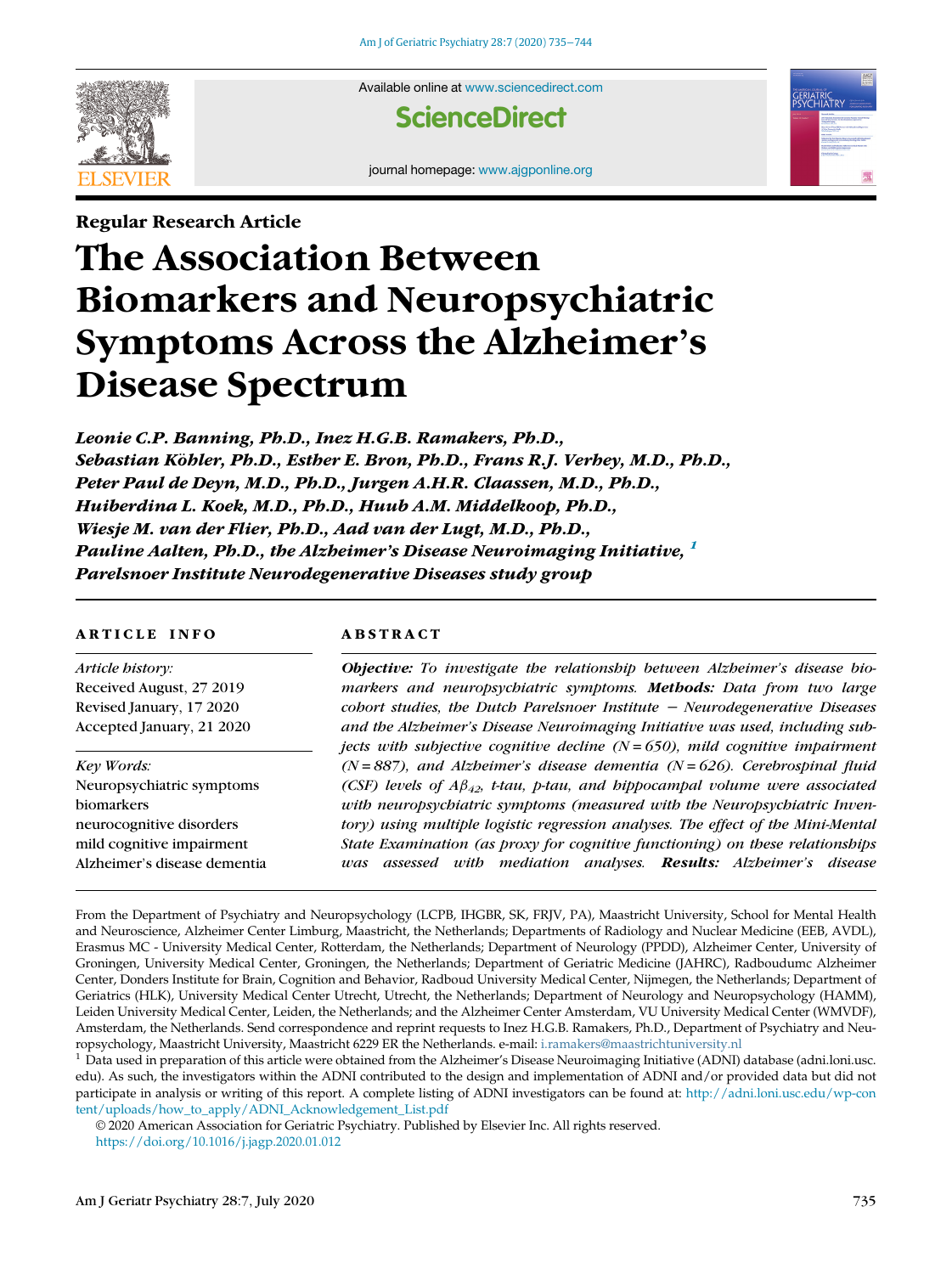biomarkers were not associated with depression, agitation, irritability, and sleep disturbances. Lower levels of CSF  $A\beta_{42}$ , higher levels of t- and p-tau were associated with presence of anxiety. Lower levels of CSF  $A\beta_{42}$  and smaller hippocampal volumes were associated with presence of apathy. All associations were mediated by cognitive functioning. **Conclusion:** The association between Alzheimer's disease pathology and anxiety and apathy is partly due to impairment in cognitive functioning. (Am J Geriatr Psychiatry 2020; 28:735 −744)

# INTRODUCTION

T europsychiatric symptoms (NPS) occur in nearly all patients with Alzheimer's disease (AD) dementia over the disease course and have prognostic consequences.<sup>1[−](#page-8-0)4</sup> Although AD pathology differs between patients with and without certain NPS, the etiology of NPS remains unclear.<sup>[5](#page-8-1)</sup> An increased understanding of the underlying biological mechanisms of NPS in AD would result in better understanding and improve earlier treatment of these multifactorial symptoms.<sup>[6](#page-8-2)</sup>

AD pathology is reflected by biomarkers, such as cerebrospinal fluid (CSF) levels of amyloid- $\beta$  (A $\beta_{42}$ ) protein, total tau (t-tau) and phosphorylated-tau (ptau), $^7$  and reduced hippocampal volume (HCV). $^{8,9}$  $^{8,9}$  $^{8,9}$ Previous research showed that symptoms of depression and anxiety are related to lower CSF  $A\beta_{42}^{-5,10}$  $A\beta_{42}^{-5,10}$  $A\beta_{42}^{-5,10}$  $A\beta_{42}^{-5,10}$  $A\beta_{42}^{-5,10}$  and higher t-tau $<sup>11</sup>$  $<sup>11</sup>$  $<sup>11</sup>$  levels, although others have not sup-</sup> ported this finding.<sup>[12](#page-8-8)−17</sup> These inconsistent findings apply to other NPS as well, such as apathy, agitation, and irritability, and might be explained by differences in study design such as sample size, sample characteristics, or differences in the measurement of both biomarkers and NPS.

The association of AD pathology with NPS as reported in several studies suggests that these NPS are either a noncognitive manifestation of underlying AD pathology or that NPS result in AD pathology. When AD pathology was not associated with NPS, hypotheses were posed that the presence of NPS might result in cognitive impairment (e.g. where NPS deplete cognitive resources). Another hypothesis might be that awareness of cognitive decline results in NPS. Possibly, the explanation for the presence of NPS differs per disease stage, that is, the association between NPS and AD pathology might be dependent on cognitive functioning.<sup>[18](#page-8-9)</sup>

The primary aim of the present study was to study (inter)relations of AD biomarkers (CSF  $A\beta_{42}$ , t-tau, and p-tau; hippocampal volume) and the most common NPS in mild cognitive impairment and AD dementia (depression, anxiety, agitation, apathy, irritability, and sleep/night-time behavior disturbances<sup>2,[4](#page-8-11)[,19](#page-8-12)</sup>). This study also examines how global cognitive functioning might impact this relationship, in a large clinically representative sample of subjects with subjective cognitive decline, mild cognitive impairment, and AD dementia.

# MATERIALS AND METHODS

#### Sample

Individuals were included from two large, multicenter and longitudinal studies, the Dutch Parelsnoer Institute − Neurodegenerative Diseases (PSI-NDZ,[20](#page-8-13) parelsnoer.org) and the Alzheimer's Disease Neuroimaging Initiative (ADNI; adni.loni.usc.edu). The PSI-NDZ study is a collaborative cohort study of the Memory Clinics of eight Dutch University Medical Centers, focusing on the role of biomarkers in early and differential diagnosis and course monitoring of neurodegenerative diseases.<sup>[20](#page-8-13)</sup> The ADNI study has 59 acquisition sites in the United States and primarily evaluates whether magnetic resonance imaging (MRI), positron emission tomography, other biological markers, and clinical and neuropsychological assessment can be combined to measure progression of mild cognitive impairment and AD. ADNI phases 1, GO and 2 were used for the present study. These three ADNI phases are consecutive cohorts with slightly different data collection protocols (see adni-info.org).

For the present study, baseline data was used from subjects with subjective or objective cognitive complaints (i.e., subjective cognitive decline, mild cognitive impairment, and AD dementia) who had information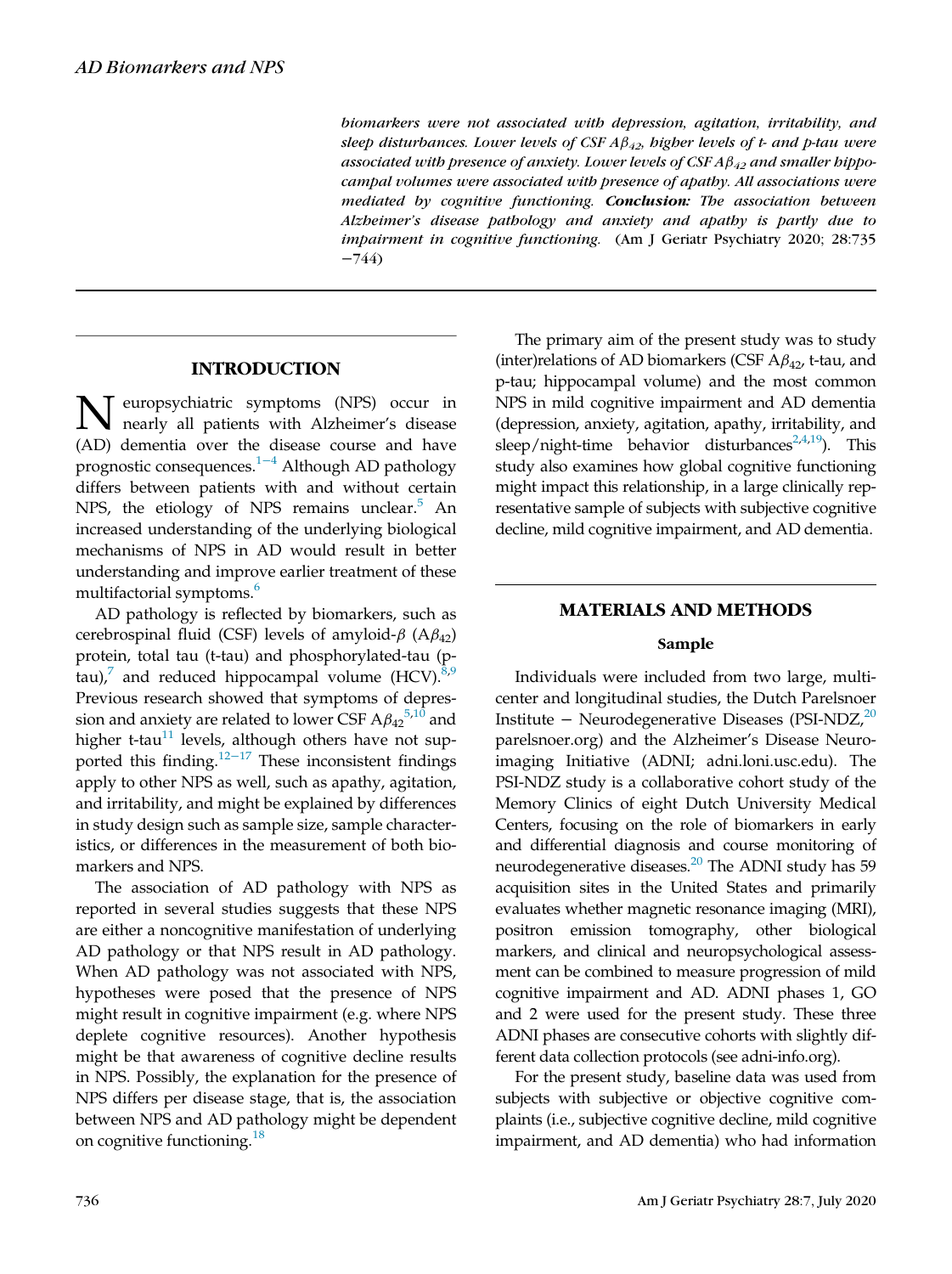on NPS and at least one of the following biomarkers available:  $A\beta_{42}$ , t-tau and p-tau in CSF, and HCV on MRI. Exclusion criteria were 1) the presence of any psychiatric or neurological disorders other than dementia that could cause cognitive impairment and 2) a diagnosis of dementia due to non-AD etiology ( $n = 143$ , 28 subjects for whom this information was missing).

#### Clinical Assessment

The comprehensive assessment procedures included a clinical interview, standardized physical and neurological examinations, and neuropsychological assessments. Assessment of cognitive functioning was assessed using the Mini-Mental State Examination  $(MMSE).<sup>21</sup>$  In both studies, the clinical diagnosis of dementia was based on DSM-IV criteria and etiological diagnosis of AD according to standardized clinical criteria (NINCDS-ADRDA criteria for probable  $AD^{22}$ ). Diagnosis of mild cognitive impairment was made in accordance to the Petersen criteria, $^{23}$  that is, 1) memory complaints, 2) abnormal memory function based on norm-based cut scores, and 3) normal activities of daily living. Participants were diagnosed with subjective cognitive decline when significant memory concerns could not be objectified.

#### Neuropsychiatric symptoms

In the PSI-NDZ cohort and ADNI 2, the presence of NPS was assessed with the full Neuropsychiatric Inventory (NPI), a commonly used informant-based scale that examines 12 neuropsychiatric domains through a structured interview with the caregiver. $^{24}$  $^{24}$  $^{24}$ In the ADNI 1 and ADNI GO studies, the informant-based NPI-Questionnaire (NPI-Q) was used.<sup>[25](#page-8-18)</sup> Both formats assess the presence and severity (1−3, mildsevere) of each domain, but only the full NPI assesses the frequency (1−4, rarely-very often) of the symptoms, where multiplying the severity by frequency results in a continuous domain score (1−12) per NPS. In order to harmonize the different datasets, NPS were dichotomized simply as present (severity score  $\geq$ 1) or absent (severity score = 0). For the present study, the most prevalent symptoms in mild cognitive impairment and AD dementia were selected − depression, anxiety, apathy, agitation, irritability, and night-time behavior disturbances.<sup>[2,](#page-8-10)[4](#page-8-11)[,19,](#page-8-12)[26](#page-8-19),[27](#page-8-20)</sup>

Information on NPS was available for 1,313 (99.6%) ADNI subjects and for 756 (89.5%) PSI-NDZ subjects (95.7% for whole sample). Subjects for whom NPS data were available differed from subjects for whom these were not available with regard to age (72.1 versus 66.8 years, Welch's  $t_{(df)} = -4.6(95.3)$ , p <0.001), and education (14.0 versus 12.2 years, Welch's  $t_{(df)} = -4.9_{(103)}$ , p <0.001). Distribution of gender (56.5 versus 56.0% females,  $\chi^2_{\text{(df)}} = 0.0_{(1)}$ ,  $p = 0.9$ ) and MMSE scores (26.4 versus 26.2, Welch's  $t_{(df)} = -0.8_{(69.1)}$ , p = 0.4) were similar in both groups.

#### Biomarker Assessment

#### **CSF**

CSF was collected by lumbar puncture. The CSF procedures have been described in detail elsewhere for PSI-NDZ<sup>[20](#page-8-13)</sup> and ADNI.<sup>[7](#page-8-3)</sup> To measure A $\beta$ 42, t-tau, and p-tau levels, PSI-NDZ used commercially available single-parameter enzyme-linked immunosorbent assay methods whereas ADNI used Roche Elecsys and cobas e immunoassay analyzer system. To combine both measures of CSF, scores were converted into z-scores based on the means and standard deviations of the subjective cognitive decline subjects, as these were considered as control group.

CSF data were available for 941 (71.4%) ADNI subjects and for 205 (24.3%) PSI-NDZ subjects (53.0% for whole sample). Subjects for whom CSF data were available differed from subjects for whom these were not available with regard to gender (58.7 versus 53.9% females,  $\chi^2_{\text{(df)}} = 4.8_{(1)}$ , p = 0.03), education (15.2 versus 12.6 years, Welch's  $t_{(df)} = -16.4_{(2033)}$ , p <0.001), and MMSE score (26.7 versus 26.0 years, Welch's  $t_{(df)} = -4.7_{(1433)}$ , p <0.001). Age was similar in both groups (71.7 versus 72.1 years, Welch's  $t_{(df)} = 0.9_{(1992)}$ ,  $p = 0.4$ ).

#### MRI

Both PSI-NDZ and ADNI used standardized acquisition protocols performed at 1.5 and 3.0 Tesla, which are described in detail elsewhere. $20,28$  $20,28$  Total intracranial volume and HCV were measured centrally at the Biomedical Imaging Group Rotterdam (BIGR, Erasmus MC, Rotterdam, Netherlands) using a multiatlas segmentation procedure, according to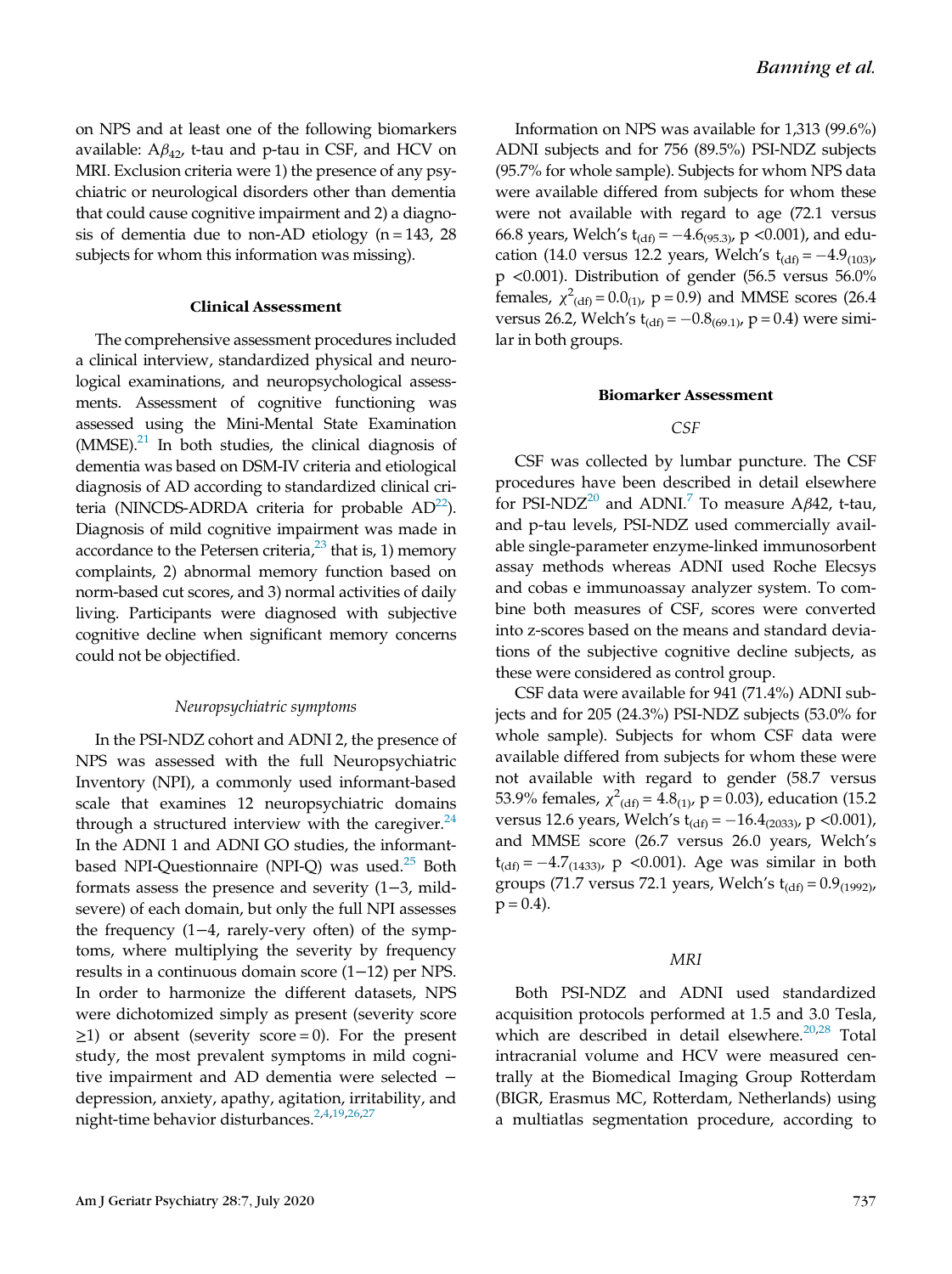<span id="page-3-0"></span>methods described previously, $29$  and obtaining gray matter volumes from the T1-weighted image using the unified tissue segmentation method $30$  of SPM8 (Statistical Parametric Mapping, London, UK). To correct for head size, HCV was divided by intracranial volume, then further normalized to have zero mean and unit variance.

MRI data were available for 1,304 (98.9%) ADNI subjects and for 556 (65.8%) PSI-NDZ subjects (86.0% for whole sample). Subjects for whom MRI data were available differed from subjects for whom these were not available with regard to age (72.3 versus 69.2 years, Welch's  $t_{(df)} = -4.9_{(368)}$ , p <0.001), education (14.4 versus 11.5 years, Welch's  $t_{(df)} = -13.0_{(423)}$ , p <0.001), and MMSE score (26.5 versus 25.9, Welch's  $t<sub>(df)</sub> = -2.3<sub>(198)</sub>$ , p <0.001). Gender distribution was similar in both groups (56.4 versus 56.8% females,  $\chi^2$ <sub>(df)</sub> = 0.002<sub>(1)</sub>, p = 0.9).

#### Statistical Analyses

Statistical analyses were performed with R version 3.3.2.,<sup>31</sup> with significance set at  $p < 0.01$  in two-sided tests. A relatively stringent p-value was chosen to reduce the Type I error. Group differences (i.e., between ADNI and PSI, between subjects with versus without available biomarker data and NPS, between diagnostic groups) were analyzed using t tests, oneway analysis of variance (in case more than two groups) or Kruskal-Wallis test by rank (nonparametric) for continuous variables and  $\chi^2$  tests for categorical variables. Logistic regression models were used to estimate odds ratios (ORs) of biomarker levels for predicting the presence of individual NPS, corrected for age, gender, and study cohort. To further understand these relationships, the effect of amyloid independent of neuronal injury (i.e., tau and HCV) and vice versa (i.e., neuronal injury independent of amyloid) was tested. In addition, mediation models were ran to test the hypothesis that cognitive functioning (i.e., MMSE score) mediates the relationship between biomarkers and NPS, following the Baron & Kenny approach.<sup>32</sup> It must be noted however that, because these are crosssectional data, it cannot be shown that biomarker abnormality temporally precedes  $NPS$ .<sup>[33](#page-9-1)</sup> We must therefore be careful with the interpretation of causality. In the first step of this approach, the total association between biomarker and NPS was assessed [\(Fig. 1A](#page-3-0),



Notes: Panels [A] and [B] show the schematic model of mediation analyses. Panel [A] shows the total effect of biomarker on NPS, denoted by path c. Panel [B] shows the direct effect of biomarker on affective symptom, which is denoted by path c', and the indirect effect of biomarker on affective symptom through cognitive functioning (path  $a \times b$ ). Analyses were adjusted for age, gender, and cohort.

path c). In the second step, the direct associations between biomarker and MMSE [\(Fig. 1](#page-3-0)B, path a), MMSE and NPS [\(Fig. 1](#page-3-0)B, path b) and biomarker and NPS [\(Fig. 1B](#page-3-0), path c') was assessed. The indirect mediating effect of MMSE  $(a \times b)$  was tested in case both path a and path b from the first steps showed significant associations. All analyses were corrected for age, gender, and study cohort. The scaling issue that occurred in these mediation models, due to a linear mediator and binary outcome, was addressed by standardizing the coefficients. The standard error parameters were bootstrapped (5,000 resamples). The 95% confidence intervals (CIs) were determined using the adjusted bootstrap percentile method to correct for bias in the distribution of bootstrap estimates.

## **RESULTS**

In total, 2,163 subjects were included (mean age: 71.9, SD: 9.1; 56.5% females). Baseline characteristics, per clinical diagnosis, are presented in [Table 1](#page-4-0) (maximum available data). Between the cohorts, there were significant differences, with ADNI being older, higher educated, having lower CSF values of t-tau and ptau, lower hippocampal volumes, and having less often NPS. CSF  $A\beta_{42}$  levels, MMSE scores, percentage of females, and APOE-e4 carriers were similar across the cohorts (characteristics per cohort and test statistics are presented in [supplemental data Table 1](#page-8-25)).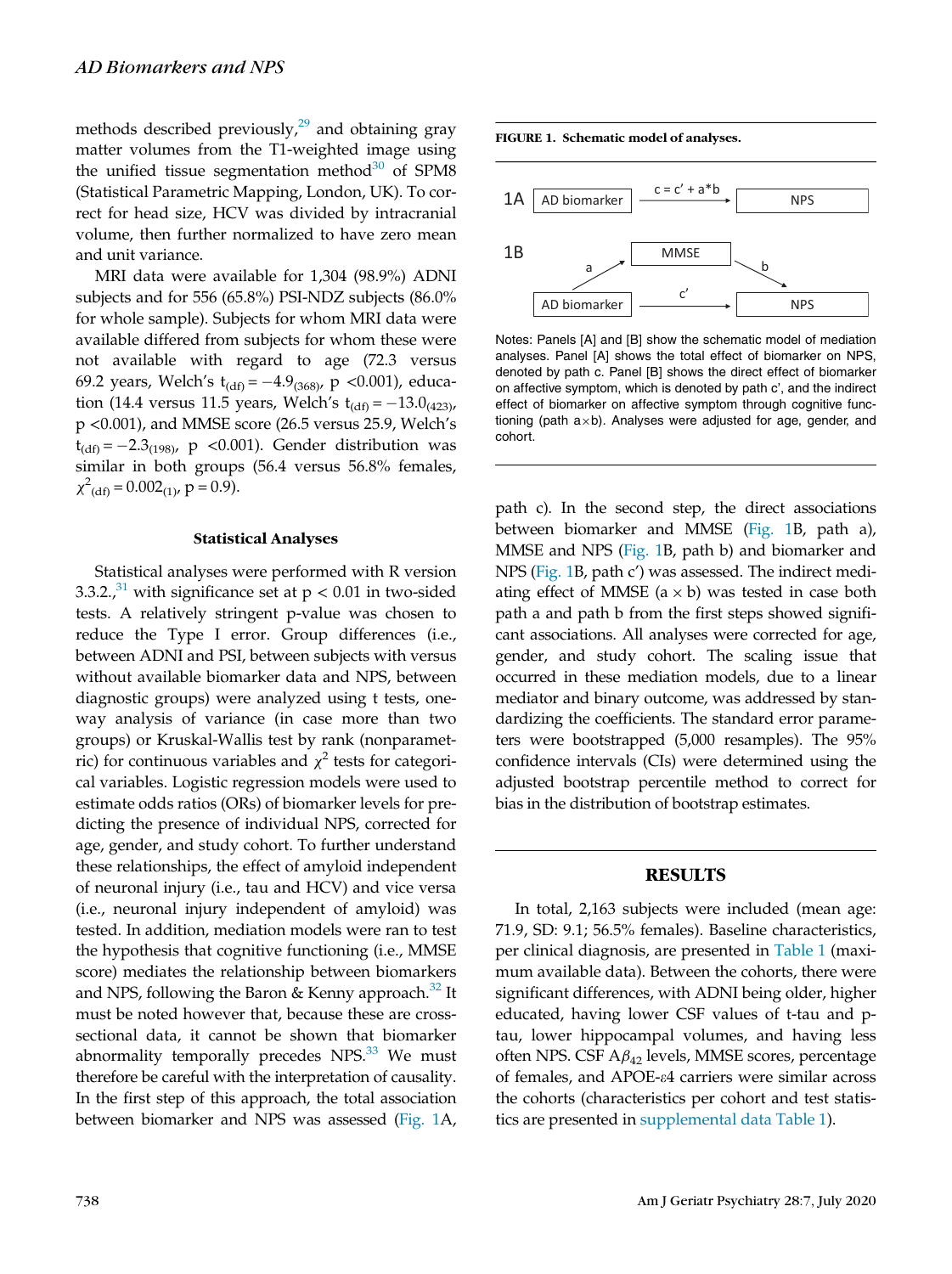<span id="page-4-0"></span>

|  | TABLE 1. Baseline Characteristics Per Clinical Diagnosis |  |
|--|----------------------------------------------------------|--|
|--|----------------------------------------------------------|--|

|                                         | Total         | <b>SCD</b>  | <b>MCI</b>  | <b>AD Dementia</b> | <b>Test Statistic</b>                             |         | Post Hoc           |
|-----------------------------------------|---------------|-------------|-------------|--------------------|---------------------------------------------------|---------|--------------------|
|                                         | $(N = 2,163)$ | $(N = 650)$ | $(N = 887)$ | $(N = 626)$        | $\chi^2$ <sub>(df)</sub> or $F$ <sub>(df)</sub> * | p Value | <b>Differences</b> |
| Cohort (ADNI/PSI), %                    | 60.9/39.1     | 64.3/35.7   | 63.7/36.3   | 53.5/46.5          | $\chi^2_{(2)} = 20.4$                             | < 0.001 | $SCD = MCI < AD$   |
| Female                                  | 1220(56.5)    | 363 (55.8)  | 530 (60.0)  | 327(52.2)          | $\chi^2_{(2)} = 9.0$                              | 0.011   | $SCD = MCI > AD$   |
| Age, years, m (sd)                      | 71.9(9.1)     | 68.7(9.6)   | 72.8(8.2)   | 73.9(8.8)          | $F_{(2, 2157)} = 64.6$                            | < 0.001 | $SCD < MCI = AD$   |
| Education, years, m (sd)                | 14.0(3.9)     | 14.5(3.7)   | 14.2(3.9)   | 13.1(3.9)          | $F_{(2, 2160)} = 25.5$                            | < 0.001 | $SCD = MCI > AD$   |
| MMSE, m (sd)                            | 26.4(2.8)     | 28.4(1.7)   | 27.0(2.0)   | 23.4(2.2)          | $F_{(2.1760)} = 881.0$                            | < 0.001 | SCD > MCI > AD     |
| <b>Biomarkers</b>                       |               |             |             |                    |                                                   |         |                    |
| CSF present                             | 1,131(52.3)   | 422(64.9)   | 421(47.5)   | 288 (46.0)         | $\chi^2_{(2)} = 59.8$                             | < 0.001 | $SCD > MCI = AD$   |
| $A\beta_{42}$ , m (sd) <sup>a</sup>     | $-0.5(1.0)$   | 0.0(1.0)    | $-0.6(1.0)$ | $-1.0(0.7)$        | $F_{(2.1143)} = 115.0$                            | < 0.001 | SCD > MCI > AD     |
| t-tau, m $\left(\text{sd}\right)^a$     | 0.5(1.4)      | 0.0(1.0)    | 0.6(1.3)    | 1.2(1.6)           | $F_{(2.1143)} = 84.1$                             | < 0.001 | SCD < MCI < AD     |
| p-tau, m $\left(\text{sd}\right)^a$     | 0.5(1.4)      | 0.0(1.0)    | 0.6(1.3)    | 1.2(1.6)           | $F_{(2,1142)} = 85.0$                             | < 0.001 | SCD < MCI < AD     |
| $A\beta_{42}$ , abnormal <sup>b</sup>   | 687(59.9)     | 169 (38.7)  | 280(67.0)   | 238 (81.8)         | $\chi^2_{(2)} = 149.0$                            | < 0.001 | SCD < MCI < AD     |
| t-tau, abnormal <sup>b</sup>            | 657(57.3)     | 169(38.7)   | 259(62.0)   | 229(78.7)          | $\chi^2_{(2)} = 120.0$                            | < 0.001 | SCD < MCI < AD     |
| p-tau, abnormal <sup>b</sup>            | 682(59.6)     | 177(40.6)   | 267(63.9)   | 238 (81.8)         | $\chi^2_{(2)} = 128.0$                            | < 0.001 | SCD < MCI < AD     |
| MRI scan present                        | 1,860(86.0)   | 547 (84.2)  | 785 (88.5)  | 528 (84.3)         | $\chi^2_{(2)} = 7.9$                              | 0.020   | <b>NS</b>          |
| Hippocampal volume, $%$ ICV $c$         | 3.4(0.6)      | 3.7(0.6)    | 3.4(0.6)    | 3.1(0.6)           | $F_{(2, 1857)} = 135.0$                           | < 0.001 | SCD > MCI > AD     |
| APOE-ε4 carrier                         | 1061(52.6)    | 251 (40.5)  | 438(53.0)   | 372 (64.8)         | $\chi^2_{(2)} = 70.4$                             | < 0.001 | SCD < MCI < AD     |
| Neuropsychiatric symptoms               |               |             |             |                    |                                                   |         |                    |
| NPI present                             | 2,069 (95.7)  | 618(95.1)   | 849 (95.7)  | 602(96.2)          | $\chi^2_{(2)} = 0.9$                              | 0.630   | <b>NS</b>          |
| Depression                              | 646 (31.5)    | 182(29.6)   | 241(28.7)   | 223(37.4)          | $\chi^2_{(2)} = 13.7$                             | < 0.001 | $SCD = MCI < AD$   |
| Anxiety                                 | 472(23.0)     | 101(16.4)   | 166(19.8)   | 205 (34.3)         | $\chi^2_{(2)} = 63.1$                             | < 0.001 | $SCD = MCI < AD$   |
| Apathy                                  | 573 (28.1)    | 115(18.8)   | 192 (23.0)  | 266 (44.9)         | $\chi^2_{(2)} = 120.0$                            | < 0.001 | $SCD = MCI < AD$   |
| Agitation                               | 461(22.6)     | 96(15.7)    | 182(21.8)   | 183 (30.8)         | $\chi^2_{(2)} = 39.7$                             | < 0.001 | SCD < MCI < AD     |
| Irritability                            | 699 (34.2)    | 203(33.1)   | 260(31.2)   | 236 (39.7)         | $\chi^2_{(2)} = 11.8$                             | 0.003   | $SCD = MCI < AD$   |
| Sleep/night-time behavior disturbances  | 455(22.3)     | 161(26.3)   | 157(18.7)   | 137(23.1)          | $\chi^2_{(2)} = 12.0$                             | 0.002   | <b>NS</b>          |
| (History of-) any psychiatric diagnosis | 673(55.7)     | 246(65.6)   | 258(55.7)   | 169(45.6)          | $\chi^2_{(2)} = 30.4$                             | < 0.001 | SCD > MCI > AD     |
| (History of-) depression <sup>^</sup>   | 475(64.0)     | 159(71.3)   | 185(65.1)   | 131(55.7)          | $\chi^2_{(2)} = 12.3$                             | 0.002   | <b>NS</b>          |
| (History of-) anxiety^                  | 92(62.6)      | 41(59.4)    | 27(60.0)    | 24(72.7)           | $\chi^2_{(2)} = 1.9$                              | 0.392   | <b>NS</b>          |
| (History of-) diagnosis, other          | 169(7.8)      | 64 (9.8)    | 67(7.6)     | 38(6.1)            | $\chi^2_{(2)} = 6.5$                              | 0.040   | <b>NS</b>          |

Notes: Data are n (%), unless specified otherwise. SCD: subjective cognitive decline; MCI: mild cognitive impairment; AD: Alzheimer's disease; ADNI: Alzheimer's Disease Neuroimaging Initiative; PSI: Parelsnoer Institute − Neurodegenerative Diseases; MMSE: mini-mental state examination; CSF: cerebrospinal fluid; A $\beta_{42}$ : amyloid- $\beta$  protein; t-tau: total tau; p-tau: phosphorylated-tau; MRI: magnetic resonance imaging; NPI: neuropsychiatric inventory; ICV: intracranial volume; APOE- $\epsilon$ 4: Apolipoprotein E.<br><sup>a</sup> z-scores.

<span id="page-4-2"></span><sup>b</sup> For ADNI, concentrations below 980 pg/mL for  $A\beta_{42}$ , above 245 pg/mL for t-tau and above 21.8 pg/mL for p-tau were classified as abnormal (correspondence with L. M. Shaw, 2018). For PSI-NDZ, concentrations below 551 pg/mL for A $\beta_{42}$ , above 375 pg/mL for t-tau and above 52 pg/mL for p-tau were classified as abnormal [Vos et al., 2015]. Information on psychiatric history was available for 742 (depression) and 147 (anxiety) patients.<br><sup>c</sup> Total hippocampal volume (left + right) divided by total intracranial volume.

<span id="page-4-3"></span><span id="page-4-1"></span>\*  $\chi^2$  test for categorical variables and one-way analysis of variance for continuous variables were performed, with p set at <0.01, respectively with post hoc Bonferroni correction and Tukey HSD; df: degrees of freedom.

#### Anxiety

Lower CSF levels of  $A\beta_{42}$  were significantly associated with the presence of anxiety [\(Table 2\)](#page-5-0). This direct association was independent of t-tau and p-tau but was attenuated after adding MMSE to the model (OR: 1.18, 95% CI: 0.99–1.41, Wald  $\chi^2_{\text{(df)}} = 3.40_{(1)}$ , p = 0.065). Subsequent mediation analyses showed that the association between  $A\beta_{42}$  and anxiety indirectly operated through MMSE ( $\beta_{indirect} = -0.054$ , 95% CI: 0.029–0.079, bootstrap  $p \leq 0.001$ , thereby being consistent with the concept of mediation. Higher levels of CSF t-tau were associated with the presence of anxiety [\(Table 2](#page-5-0)). This direct association was independent of  $A\beta_{42}$  (OR: 1.16, 95% CI: 1.04–1.30, Wald  $\chi^2_{\text{(df)}} = 7.60_{(1)}$ , p <0.001) but was attenuated after adding MMSE to the model (OR: 1.11, 95% CI: 0.98–1.25, Wald  $\chi^2_{(df)} = 27.38_{(1)}$  $p = 0.098$ ). Subsequent mediation analyses showed that the association between t-tau and anxiety indirectly operated through MMSE  $(\beta_{\text{indirect}} = 0.051, 95\% \text{ CI: } 0.026$ −0.075, bootstrap p <0.001). Higher levels of CSF p-tau were associated with the presence of anxiety [\(Table 2](#page-5-0)). This direct association was independent of  $A\beta 42$  (OR: 1.17, 95% CI: 1.05–1.31, Wald  $\chi^2_{\text{(df)}} = 8.13_{(1)}$ , p <0.01) but was attenuated after adding MMSE to the model (OR: 1.12, 95% CI: 0.99–1.26, Wald  $\chi^2_{\text{(df)}} = 3.52_{(1)}$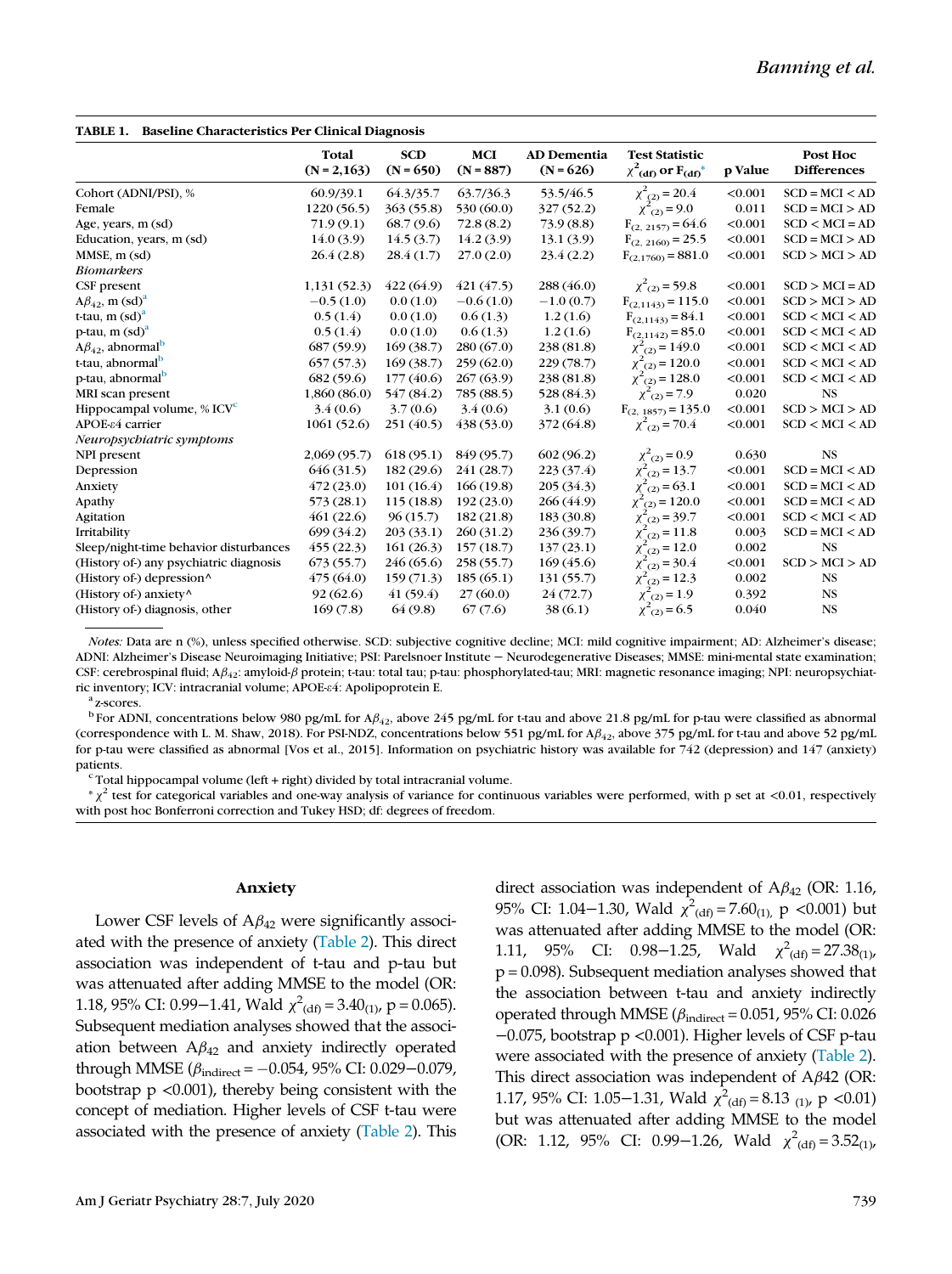|                  | <b>AD Biomarker</b>             |                                 |                                  |                                 |  |  |  |
|------------------|---------------------------------|---------------------------------|----------------------------------|---------------------------------|--|--|--|
| <b>NPS</b>       | CSF $A\beta_{42}^a$             | CSF t-tau                       | CSF p-tau                        | AHV <sup>a</sup>                |  |  |  |
| Depression       | 1.12 (0.98–1.28), $p = 0.101$   | $1.06(0.97-1.17)$ , p = 0.209   | $1.08(0.98-1.19)$ , $p = 0.113$  | $0.95(0.84-1.07)$ , p = 0.406   |  |  |  |
| Anxiety          | $1.34(1.14-1.57)$ , p < 0.001   | $1.21(1.09-1.35)$ , p < 0.001   | $1.22(1.10-1.36)$ , p < 0.001    | $1.14(1.01-1.30)$ , p = 0.039   |  |  |  |
| Apathy           | $1.25(1.08-1.46)$ , p = 0.003   | $1.12(1.01-1.24)$ , p = 0.039   | 1.11 $(1.00-1.23)$ , p = 0.056   | $1.28(1.13-1.45)$ , p < 0.001   |  |  |  |
| Agitation        | $1.13(0.98-1.32)$ , $p = 0.101$ | $1.08(0.97-1.20)$ , p = 0.156   | $1.12(1.01-1.24)$ , p = 0.036    | $1.12(0.98-1.27)$ , $p = 0.084$ |  |  |  |
| Irritability     | $1.08(0.94-1.23)$ , $p = 0.272$ | $1.10(0.99-1.21)$ , $p = 0.071$ | 1.11 $(1.00-1.22)$ , $p = 0.052$ | $1.10(0.97-1.23)$ , p = 0.125   |  |  |  |
| Sleep/night-time | $0.93(0.80-1.07)$ , p = 0.281   | $0.98(0.88-1.09)$ , $p = 0.700$ | $1.01(0.91-1.12)$ , $p = 0.856$  | $0.93(0.81-1.06)$ , p = 0.258   |  |  |  |
|                  |                                 |                                 |                                  |                                 |  |  |  |

<span id="page-5-0"></span>TABLE 2. Multivariable Effects of Baseline AD Biomarkers and Presence of NPS in the Pooled Cohort

<span id="page-5-1"></span>Notes: Results are displayed as: odds ratios (95% confidence interval), p-value. Analyses are corrected for age, gender, and study cohort. Significance was set at p < 0.01. AD: Alzheimer's disease; NPS: neuropsychiatric symptoms; CSF: cerebrospinal fluid;  $A\beta_{42}$ : amyloid- $\beta$  protein; t-tau: total tau; p-tau: phosphorylated-tau, AHV: adjusted hippocampal volume (total hippocampal volume (left + right) divided by total intracranial volume.<br><sup>a</sup> Inversely coded as more pathology means lower scores.

 $p = 0.061$ ). Subsequent mediation analyses showed that the association between p-tau and anxiety indirectly operated through MMSE ( $\beta_{\text{indirect}} = 0.048$ , 95% CI: 0.024 −0.073, bootstrap p <0.001). HCV was not associated with the presence of anxiety [\(Table 2\)](#page-5-0).

#### Apathy

Lower levels of  $A\beta_{42}$  were associated with the presence of apathy ([Table 2](#page-5-0)). This direct association was independent of t-tau and p-tau but was attenuated after adding MMSE to the model (OR: 1.14, 95% CI: 0.97–1.34, Wald  $\chi^2_{\text{(df)}} = 2.32_{(1)}$ , p = 0.128). Subsequent mediation analyses showed that the association between  $A\beta_{42}$  and apathy in the total group indirectly operated through MMSE ( $\beta_{\text{indirect}} = 0.044$ , 95% CI: 0.020−0.067, bootstrap p <0.001), thereby being consistent with the concept of mediation. Levels of CSF t-tau or p-tau were not associated with the presence of apathy [\(Table 2](#page-5-0)). Smaller HCV (here, inversely coded) was associated with the presence of apathy ([Table 2\)](#page-5-0). The association was attenuated after adding MMSE to the model (OR: 1.13, 95% CI: 0.97–1.30, Wald  $\chi^2_{\text{(df)}} = 2.55$  (1), p = 0.110). Subsequent mediation analyses showed that the association between HCV and apathy indirectly operated through MMSE  $(\beta_{indirect} = -0.053, 95\%)$  $CI = -0.072$ ;  $-0.033$ , bootstrap p <0.001), again consistent with the concept of mediation.

# Depression, Agitation, Irritability, Sleep/Nighttime Behavior Disturbances

No association between the presence of depression, agitation, irritability, and sleep/night-time behavior disturbances and  $A\beta_{42}$  values, t-tau, p-tau, and HCV was found [\(Table 2\)](#page-5-0).

## DISCUSSION

The relationship between AD biomarkers and NPS was examined in 2,163 subjects covering the AD disease spectrum (subjective cognitive decline, mild cognitive impairment, and AD dementia), which were included from two large cohort studies (ADNI and PSI-NDZ). Lower CSF levels of  $A\beta_{42}$ , higher CSF levels of t- and p-tau were associated with presence of anxiety. Lower CSF levels of  $A\beta_{42}$ and smaller HCV, but not CSF t- or p-tau, were associated with presence of apathy. All associations were shown to operate indirectly through MMSE. That is, the presence of AD pathology seems to have an effect on the presence of anxiety and apathy via a lower MMSE score. This implies that symptoms of anxiety and apathy across the AD spectrum are associated with AD pathology, due to impaired cognitive functioning.

The association of AD biomarkers with anxiety and apathy but not the other symptoms suggests that these symptoms share an underlying mechanism and can possibly be considered as a continuum, where cognitive decline first results in anxious compensating behavior (e.g., emotional vulnerability syndrome $34$ ), which later in the disease progresses in a apathic state. This needs to be assessed in more detail.

AD biomarkers were not associated with depression, agitation, irritability, and sleep/night-time behavior disturbances. Clinical diagnosis did not act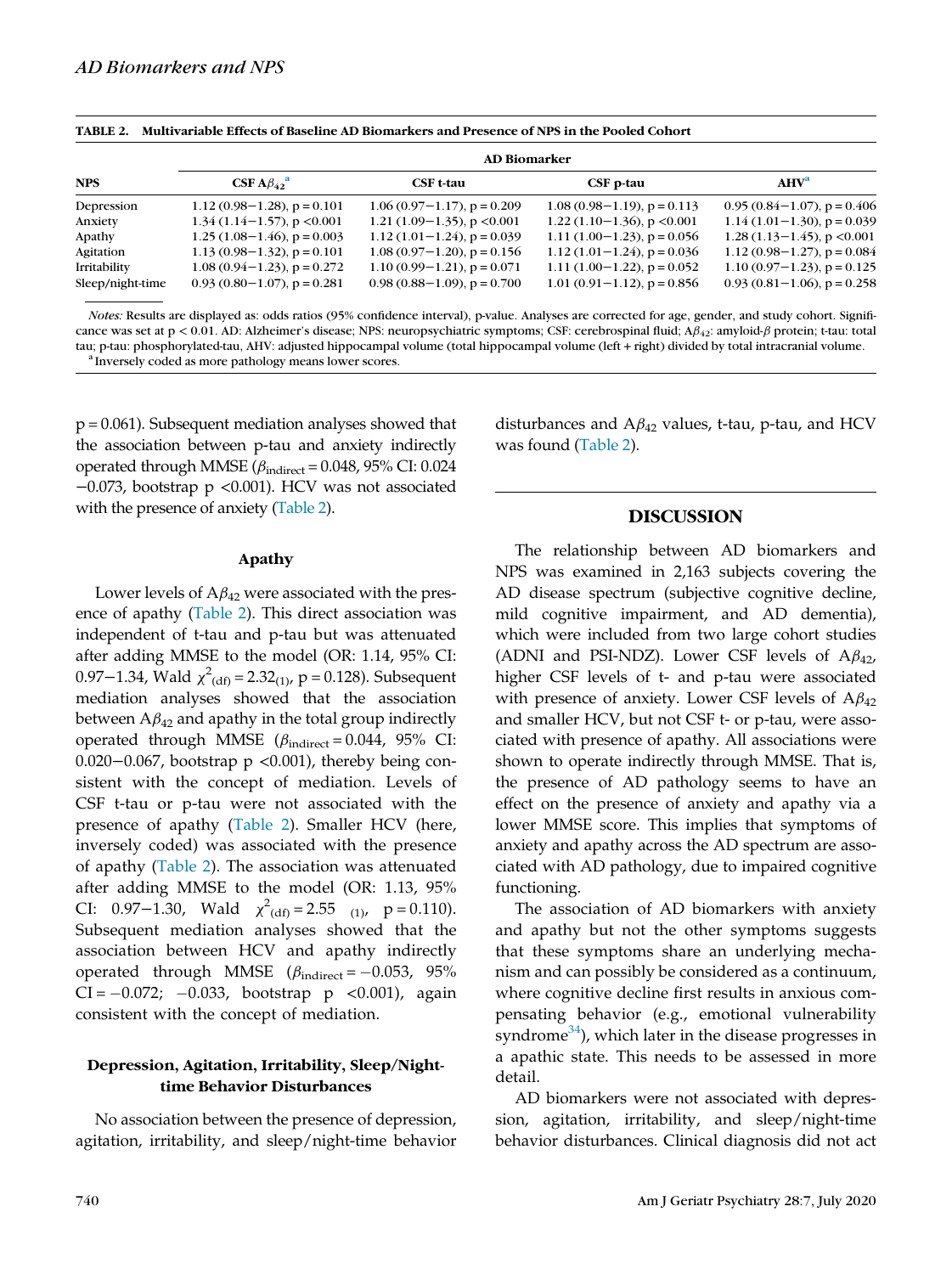as a moderator in any of these associations (results not shown), indicating that the effect of AD pathology on presence of NPS did not differ across clinical diagnoses. Although the null-findings with regard to AD pathology and depression in AD were somewhat unexpected given the vast amount of literature on this relationship, these current results are in line with a recent systematic review. $35$  Possibly, symptoms of depression, agitation, irritability, and sleep/nighttime behavior disturbances are better explained by psychosocial (e.g., awareness and psychological reaction to the disease) or environmental factors (e.g., relationship with caregivers) or other biological factors that were not examined here, such as the influence of the hypothalamic pituitary adrenal axis, (chronic) inflammation, vascular disease or disturban-ces in neurotransmitter systems.<sup>[36-38](#page-9-4)</sup> On the other hand, it can be hypothesized that possible existing associations are masked by grouping together cognitively impaired individuals with affective symptoms that actually represent heterogeneous phenotypes, for example, having a lifetime history of psychiatry ver-sus those with new onset.<sup>[39](#page-9-5)</sup> In this line of reasoning, early-onset psychiatry (e.g., depression or anxiety) may act as risk factor for dementia, via mechanisms such as chronically elevated cortisol or neuroinflammation levels, which in turn have neurotoxic effects on the brain, leading to AD pathology. NPS might then be attributable to past depressive/anxious episodes rather than current AD pathology. In contrast, late life depression or anxiety might be an early manifestation of AD pathology. Therefore, as a post hoc analysis, we examined the association between AD pathology and NPS while controlling for the confounding effect of life-time history of depression or anxiety. Information on psychiatric history was obtained from patient or caregiver report during intake. Neither a life-time history of depression (present yes/no) nor of anxiety (present yes/no) acted as a moderator in the association between AD biomarker and presence of depression and anxiety, respectively (results not shown). However, it must be noted that this information was available for only a small subset of the sample (missing for life-time history of depression 65.7%; for anxiety 93.2%, see [Table 1](#page-4-0)).

Strengths of this study are its large and well-characterized sample, which allowed us to correct for a large number of covariates and the power to detect subtle effects, even with a conservative p-value. Substantial variation in AD biomarker levels and NPS was ensured by the inclusion of individuals across the AD spectrum. However, variability was also induced by merging data of two different cohorts, for example, individuals in PSI-NDZ showing more often NPS but also the use of different biomarker assays, although both cohorts used highly standardized workup procedures. In order to equalize the different CSF assays − each with a different scaling − and to ease interpretation of results, z-scores were utilized which were based on the subjective cognitive decline subgroup. It is important to note that − although not all reached significance in the smaller PSI-NDZ cohort, probably due to power issues − the associations found in the merged cohort were in the same direction as in the cohorts separately (results not shown). That is, the findings were verified in two independent samples. A great amount of NPS comorbidity was observed within subjects (e.g., of individuals with symptoms of depression almost 35% also show symptoms of agitation, 41% symptoms of anxiety, 44% symptoms of apathy, 51% symptoms of irritability, and 34% sleep/night-time behavior disturbances). Investigating the interaction between depression\*anxiety and depression\*apathy, we observed that AD pathology was associated with anxiety and apathy, independent of whether depression was present. That is, AD pathology was associated with depression only in the presence of anxiety or apathy (results not shown). It might be that more abnormal biomarker levels (i.e., a higher pathological load) may contribute to endorsement of more NPS. This was indeed observed when we related AD biomarker levels to an NPS risk score (range: 0−6, results not shown). In addition, (selection-) bias might have been introduced as it was observed that individuals with biomarker data available at baseline were cognitively healthier, had higher levels of education, were more often females and were older in comparison to those without biomarker data available. In this line, the exclusion of those with a current major depressive disorder at study entry might have resulted in less variability for depression scores, thereby biasing results downward. However, lower CSF levels of  $A\beta_{42}$  were associated with mild depressive symptoms, as opposed to moderate and severe depressive symptoms on the severity scale of the NPI (results not shown). This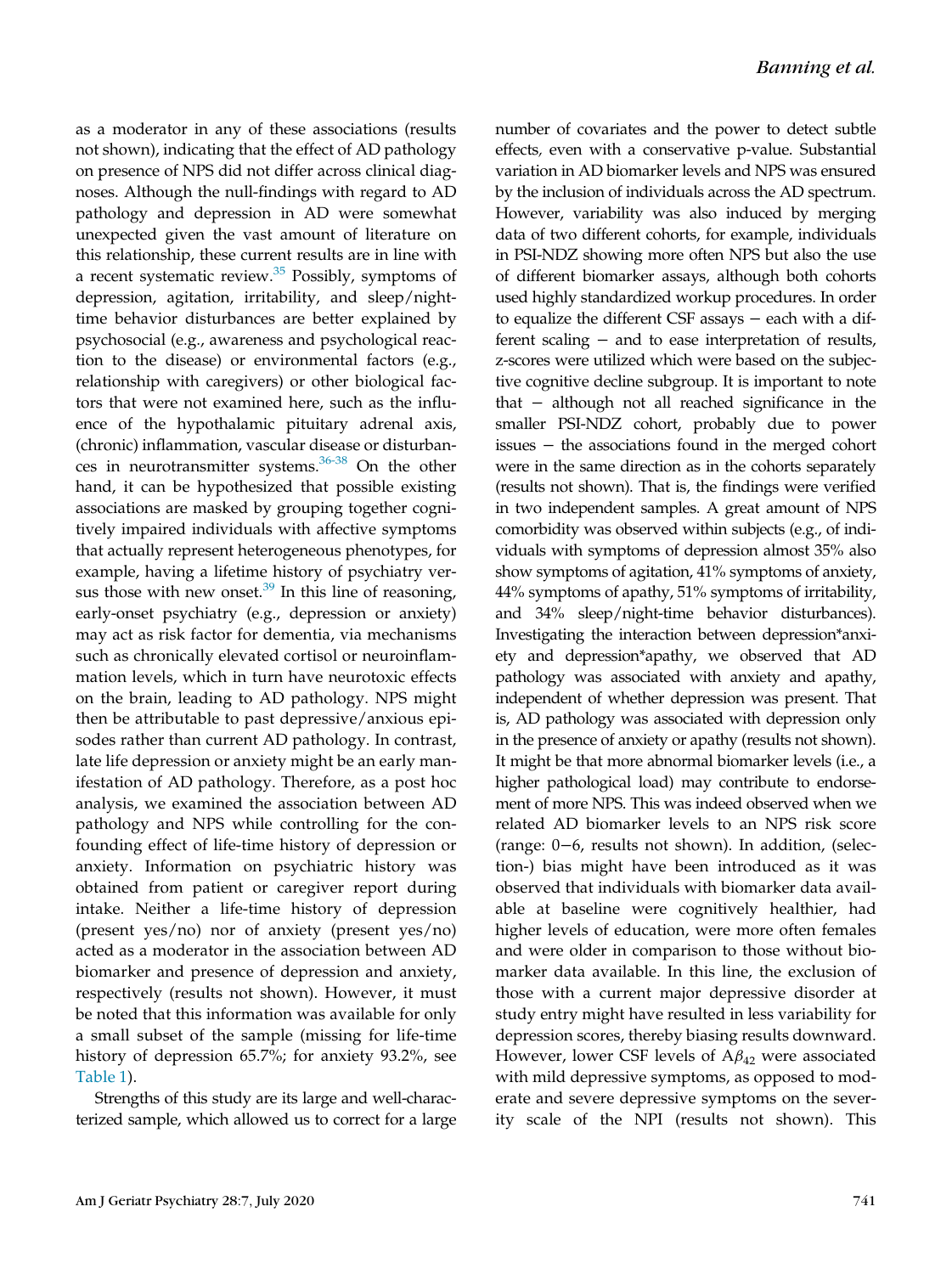association with mild depressive symptoms suggests that the null-finding between AD biomarkers and depressive symptoms is not due to the relatively mild severity of depressive symptoms in these cohorts. Also, those who completed the MRI scan were significantly older than those without MRI data – this might have influenced the variability of HCV, possibly biasing our results. A broad age range (29−92) was observed for the PSI-NDZ cohort. However, excluding the 35 subjects younger than 50 years old, did not change the results. NPS were assessed with the NPI. Although this instrument is considered the gold standard in NPS research, its limitations must be acknowledged, for example its dependence on caregiver report which is subject to information bias.<sup>[40](#page-9-6)</sup> Another limitation of the present study is the use of a cross-sectional design as NPS are known to fluctuate over time. This also prevents any conclusions regarding causality as temporality of effects cannot be established. The clinical research setting of the study limits generalizability to population-based or primary care settings.

# **CONCLUSION**

<span id="page-7-0"></span>Our findings have implications for the view on NPS in the context of neurodegenerative diseases. The results suggest that anxiety and apathy are indirectly associated with underlying AD pathology and that the presence of these symptoms might be explained by impaired cognitive functioning. Symptoms such as depression might be better explained by psychosocial, environmental, or other biological factors than that was examined in this study. The high prevalence of NPS (22.3%−34.2% in the present study) emphasizes the importance for clinicians to examine and monitor NPS in people across the AD spectrum.

# AUTHORS CONTRIBUTION

LB, IR, SK, FV, and PA all contributed to the conception of the research question of this study. LB drafted the manuscript and performed the statistical analyses under the supervision of SK. All other authors participated in the interpretation of the data and revised drafts of the manuscript for important intellectual content. The data collection was performed and coordinated by IR, EB, FV, PPdD, JC, HK, HM, WvdF, AL, and PA. All authors read and approved the final manuscript.

# DISCLOSURE

The authors declare that they have no competing interests. None of the authors have direct or indirect relationships with the sponsor. This research was supported by the Parelsnoer Initiative, Parel Neurodegenerative Diseases. PSI is part of and funded by the Dutch Federation of University Medical Centers and has received initial funding from the Dutch Government (from 2007–2011). In addition, data collection and sharing for this project was funded by the Alzheimer's Disease Neuroimaging Ini-tiative (ADNI (National Institutes of Health grant [U01](#page-7-0) [AG024904](#page-7-0)) and DOD ADNI (Department of Defense award number W81XWH-12-2-0012). ADNI is funded by the National Institute on Aging, the National Institute of Biomedical Imaging and Bioengineering, and through generous contributions from the following: Abb-Vie, Alzheimer's Association; Alzheimer's Drug Discovery Foundation; Araclon Biotech; BioClinica, Inc.; Biogen; Bristol-Myers Squibb Company; CereSpir, Inc.; Cogstate; Eisai Inc.; Elan Pharmaceuticals, Inc.; Eli Lilly and Company; EuroImmun; F. Hoffmann-La Roche Ltd and its affiliated company Genentech, Inc.; Fujirebio; GE Healthcare; IXICO Ltd.; Janssen Alzheimer Immunotherapy Research & Development, LLC.; Johnson & Johnson Pharmaceutical Research & Development LLC.; Lumosity; Lundbeck; Merck & Co., Inc.; Meso Scale Diagnostics, LLC.; NeuroRx Research; Neurotrack Technologies; Novartis Pharmaceuticals Corporation; Pfizer Inc.; Piramal Imaging; Servier; Takeda Pharmaceutical Company; and Transition Therapeutics. The Canadian Institutes of Health Research is providing funds to support ADNI clinical sites in Canada. Private sector contributions are facilitated by the Foundation for the National Institutes of Health [\(www.](http://www.fnih.org) [fnih.org](http://www.fnih.org)). The grantee organization is the Northern California Institute for Research and Education, and the study is coordinated by the Alzheimer's Therapeutic Research Institute at the University of Southern California. ADNI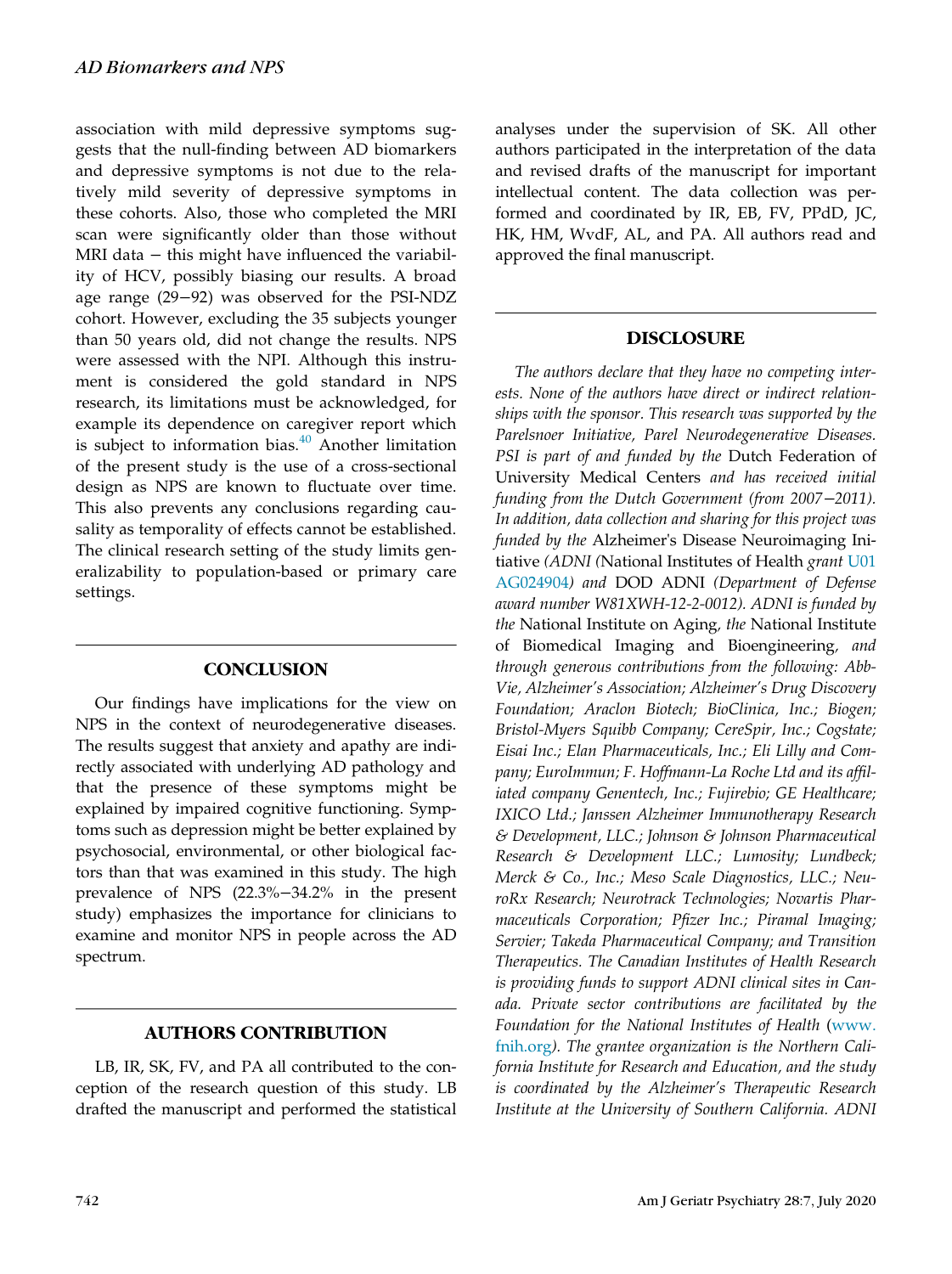<span id="page-8-25"></span>data are disseminated by the Laboratory for Neuro Imaging at the University of Southern California.

This work has been presented at the Alzheimer's Association International Conference (AAIC), July 13−18, 2019, Los Angeles, Poster #32380.

# SUPPLEMENTARY MATERIALS

Supplementary material associated with this article can be found in the online version at [https://doi.org/](https://doi.org/10.1016/j.jagp.2020.01.012) [10.1016/j.jagp.2020.01.012.](https://doi.org/10.1016/j.jagp.2020.01.012)

#### References

- <span id="page-8-0"></span>1. [Aalten P, de Vugt ME, Jaspers N, et al: The course of neuropsy](http://refhub.elsevier.com/S1064-7481(20)30025-7/sbref0001)[chiatric symptoms in dementia. Part I: findings from the two](http://refhub.elsevier.com/S1064-7481(20)30025-7/sbref0001)[year longitudinal Maasbed study. Int J Geriatr Psychiatry 2005;](http://refhub.elsevier.com/S1064-7481(20)30025-7/sbref0001) [20:523–530](http://refhub.elsevier.com/S1064-7481(20)30025-7/sbref0001)
- <span id="page-8-10"></span>2. [Zhao QF, Tan L, Wang HF, et al: The prevalence of neuropsychi](http://refhub.elsevier.com/S1064-7481(20)30025-7/sbref0002)[atric symptoms in Alzheimer's disease: Systematic review and](http://refhub.elsevier.com/S1064-7481(20)30025-7/sbref0002) [meta-analysis. J Affect Disord 2016; 190:264–271](http://refhub.elsevier.com/S1064-7481(20)30025-7/sbref0002)
- <span id="page-8-9"></span>3. [Donovan NJ, Amariglio RE, Zoller AS, et al: Subjective cognitive](http://refhub.elsevier.com/S1064-7481(20)30025-7/sbref0003) [concerns and neuropsychiatric predictors of progression to the](http://refhub.elsevier.com/S1064-7481(20)30025-7/sbref0003) [early clinical stages of Alzheimer disease. Am J Geriatr Psychiatry](http://refhub.elsevier.com/S1064-7481(20)30025-7/sbref0003) [2014; 22:1642–1651](http://refhub.elsevier.com/S1064-7481(20)30025-7/sbref0003)
- <span id="page-8-12"></span><span id="page-8-11"></span>4. [Monastero R, Mangialasche F, Camarda C, et al: A systematic](http://refhub.elsevier.com/S1064-7481(20)30025-7/sbref0004) [review of neuropsychiatric symptoms in mild cognitive](http://refhub.elsevier.com/S1064-7481(20)30025-7/sbref0004) [impairment. J Alzheimers Dis 2009; 18:11–30](http://refhub.elsevier.com/S1064-7481(20)30025-7/sbref0004)
- <span id="page-8-13"></span><span id="page-8-1"></span>5. [Ramakers IHGB, Verhey FRJ, Scheltens P, et al: Anxiety is related](http://refhub.elsevier.com/S1064-7481(20)30025-7/sbref0005) [to Alzheimer cerebrospinal fluid markers in subjects with mild](http://refhub.elsevier.com/S1064-7481(20)30025-7/sbref0005) [cognitive impairment. Psychol Med 2013; 43:911–920](http://refhub.elsevier.com/S1064-7481(20)30025-7/sbref0005)
- <span id="page-8-15"></span><span id="page-8-14"></span><span id="page-8-2"></span>6. [Dam DV, Vermeiren Y, Dekker AD, et al: Neuropsychiatric dis](http://refhub.elsevier.com/S1064-7481(20)30025-7/sbref0006)[turbances in Alzheimer](http://refhub.elsevier.com/S1064-7481(20)30025-7/sbref0006)'[s disease: what have we learned from](http://refhub.elsevier.com/S1064-7481(20)30025-7/sbref0006) [neuropathological studies? Cur Alzheimer Res 2016; 13:1145–](http://refhub.elsevier.com/S1064-7481(20)30025-7/sbref0006) [1164](http://refhub.elsevier.com/S1064-7481(20)30025-7/sbref0006)
- <span id="page-8-3"></span>7. [Shaw LM, Vanderstichele H, Knapik-Czajka M, et al: Cerebrospi](http://refhub.elsevier.com/S1064-7481(20)30025-7/sbref0007)[nal fluid biomarker signature in Alzheimer's disease neuroimag](http://refhub.elsevier.com/S1064-7481(20)30025-7/sbref0007)[ing initiative subjects. Ann Neurol 2009; 65:403–413](http://refhub.elsevier.com/S1064-7481(20)30025-7/sbref0007)
- <span id="page-8-17"></span><span id="page-8-16"></span><span id="page-8-4"></span>8. [Dickerson BC, Wolk DA: MRI cortical thickness biomarker pre](http://refhub.elsevier.com/S1064-7481(20)30025-7/sbref0008)[dicts AD-like CSF and cognitive decline in normal adults. Neurol](http://refhub.elsevier.com/S1064-7481(20)30025-7/sbref0008)[ogy 2012; 78:84–90](http://refhub.elsevier.com/S1064-7481(20)30025-7/sbref0008)
- <span id="page-8-18"></span><span id="page-8-5"></span>9. [Vemuri P, Wiste H, Weigand S, et al: MRI and CSF biomarkers in](http://refhub.elsevier.com/S1064-7481(20)30025-7/sbref0009) [normal, MCI, and AD subjects predicting future clinical change.](http://refhub.elsevier.com/S1064-7481(20)30025-7/sbref0009) [Neurology 2009; 73:294–301](http://refhub.elsevier.com/S1064-7481(20)30025-7/sbref0009)
- <span id="page-8-19"></span><span id="page-8-6"></span>10. [Barca ML, Persson K, Eldholm R, et al: Trajectories of depressive](http://refhub.elsevier.com/S1064-7481(20)30025-7/sbref0010) [symptoms and their relationship to the progression of dementia.](http://refhub.elsevier.com/S1064-7481(20)30025-7/sbref0010) [J Affect Disord 2017; 222:146–152](http://refhub.elsevier.com/S1064-7481(20)30025-7/sbref0010)
- <span id="page-8-20"></span><span id="page-8-7"></span>11. [Kramberger MG, Jelic V, Ka](http://refhub.elsevier.com/S1064-7481(20)30025-7/sbref0011) [reholt I, et al: Cerebrospinal fluid Alz](http://refhub.elsevier.com/S1064-7481(20)30025-7/sbref0011)[heimer markers in depressed elderly subjects with and without](http://refhub.elsevier.com/S1064-7481(20)30025-7/sbref0011) [Alzheimer's disease. Dement Geriatr Cogn Dis Extra 2012; 2:48–](http://refhub.elsevier.com/S1064-7481(20)30025-7/sbref0011) [56](http://refhub.elsevier.com/S1064-7481(20)30025-7/sbref0011)
- <span id="page-8-8"></span>12. [Arnold SE, Xie SX, Leung YY, et al: Plasma biomarkers of](http://refhub.elsevier.com/S1064-7481(20)30025-7/sbref0012) [depressive symptoms in older adults. Transl Psychiatry 2012; 2:](http://refhub.elsevier.com/S1064-7481(20)30025-7/sbref0012) [e65](http://refhub.elsevier.com/S1064-7481(20)30025-7/sbref0012)
- <span id="page-8-21"></span>13. [Auning E, Selnes P, Grambaite R, et al: Neurobiological correlates](http://refhub.elsevier.com/S1064-7481(20)30025-7/sbref0013) [of depressive symptoms in people with subjective and mild](http://refhub.elsevier.com/S1064-7481(20)30025-7/sbref0013) [cognitive impairment. Acta Psychiatr Scand 2015; 131:139–147](http://refhub.elsevier.com/S1064-7481(20)30025-7/sbref0013)
- <span id="page-8-22"></span>14. [Engelborghs S, Maertens K, Vloeberghs E, et al: Neuropsycholog](http://refhub.elsevier.com/S1064-7481(20)30025-7/sbref0014)[ical and behavioural correlates of CSF biomarkers in dementia.](http://refhub.elsevier.com/S1064-7481(20)30025-7/sbref0014) [Neurochem Int 2006; 48:286–295](http://refhub.elsevier.com/S1064-7481(20)30025-7/sbref0014)
- <span id="page-8-24"></span><span id="page-8-23"></span>15. [Kuo HC, Yen HC, Huang CC, et al: Cerebrospinal fluid](http://refhub.elsevier.com/S1064-7481(20)30025-7/sbref0015) [biomarkers for neuropsychological symptoms in early stage of](http://refhub.elsevier.com/S1064-7481(20)30025-7/sbref0015) [late-onset Alzheimer's disease. Int J Neurosci 2015; 125:747–754](http://refhub.elsevier.com/S1064-7481(20)30025-7/sbref0015)
- 16. [Nathan PJ, Lim YY, Abbott R, et al: Association between CSF bio](http://refhub.elsevier.com/S1064-7481(20)30025-7/sbref0016)[markers, hippocampal volume and cognitive function in patients](http://refhub.elsevier.com/S1064-7481(20)30025-7/sbref0016) [with amnestic mild cognitive impairment \(MCI\). Neurobiol](http://refhub.elsevier.com/S1064-7481(20)30025-7/sbref0016) [Aging 2017; 53:1–10](http://refhub.elsevier.com/S1064-7481(20)30025-7/sbref0016)
- 17. [Skogseth R, Mulugeta E, Jones E, et al: Neuropsychiatric corre](http://refhub.elsevier.com/S1064-7481(20)30025-7/sbref0017)[lates of cerebrospinal fluid biomarkers in Alzheimer's disease.](http://refhub.elsevier.com/S1064-7481(20)30025-7/sbref0017) [Dement Geriatr Cogn Dis 2008; 25:559–563](http://refhub.elsevier.com/S1064-7481(20)30025-7/sbref0017)
- 18. [Peters ME, Lyketsos CG: Beyond memory: a focus on the other](http://refhub.elsevier.com/S1064-7481(20)30025-7/sbref0018) [neuropsychiatric symptoms of dementia. Am J Geriatr Psychiatry](http://refhub.elsevier.com/S1064-7481(20)30025-7/sbref0018) [2015; 23:115–118](http://refhub.elsevier.com/S1064-7481(20)30025-7/sbref0018)
- 19. [Apostolova LG, Cummings JL: Neuropsychiatric manifestations](http://refhub.elsevier.com/S1064-7481(20)30025-7/sbref0019) [in mild cognitive impairment: a systematic review of the litera](http://refhub.elsevier.com/S1064-7481(20)30025-7/sbref0019)[ture. Dement Geriatr Cogn Dis 2008; 25:115–126](http://refhub.elsevier.com/S1064-7481(20)30025-7/sbref0019)
- 20. [Aalten P, Ramakers IH, Biessels GJ, et al: The Dutch Parelsnoer](http://refhub.elsevier.com/S1064-7481(20)30025-7/sbref0020) [Institute-Neurodegenerative diseases; methods, design and base](http://refhub.elsevier.com/S1064-7481(20)30025-7/sbref0020)[line results. BMC Neurol 2014; 14:254](http://refhub.elsevier.com/S1064-7481(20)30025-7/sbref0020)
- 21. [Folstein MF, Folstein SE, McHugh PR: "Mini-mental state": a prac](http://refhub.elsevier.com/S1064-7481(20)30025-7/sbref0021)[tical method for grading the cognitive state of patients for the cli](http://refhub.elsevier.com/S1064-7481(20)30025-7/sbref0021)[nician. J Psychiatr Res 1975; 12:189–198](http://refhub.elsevier.com/S1064-7481(20)30025-7/sbref0021)
- 22. [McKhann G, Drachman D, Folstein M, et al: Clinical diagnosis of](http://refhub.elsevier.com/S1064-7481(20)30025-7/sbref0022) [Alzheimer's disease: Report of the NINCDS-ADRDA Work Group](http://refhub.elsevier.com/S1064-7481(20)30025-7/sbref0022) [under the Auspices of Department of Health and Human Services](http://refhub.elsevier.com/S1064-7481(20)30025-7/sbref0022) [Task Force on Alzheimer's disease. Neurology 1984; 34:939–944](http://refhub.elsevier.com/S1064-7481(20)30025-7/sbref0022)
- 23. [Petersen RC: Mild cognitive impairment as a diagnostic entity.](http://refhub.elsevier.com/S1064-7481(20)30025-7/sbref0023) [J Intern Med 2004; 256:183–194](http://refhub.elsevier.com/S1064-7481(20)30025-7/sbref0023)
- 24. [Cummings MMega, Gray K, et al: The Neuropsychiatric Inven](http://refhub.elsevier.com/S1064-7481(20)30025-7/sbref0024)[tory comprehensive assessment of psychopathology in demen](http://refhub.elsevier.com/S1064-7481(20)30025-7/sbref0024)[tia. Neurology 1994; 44:2308](http://refhub.elsevier.com/S1064-7481(20)30025-7/sbref0024)
- 25. [Kaufer DI, Cummings JL, Ketchel P, et al: Validation of the NPI-](http://refhub.elsevier.com/S1064-7481(20)30025-7/sbref0025)[Q, a brief clinical form of the Neuropsychiatric Inventory. J Neu](http://refhub.elsevier.com/S1064-7481(20)30025-7/sbref0025)[ropsychiatry Clin Neurosci 2000; 12:233–239](http://refhub.elsevier.com/S1064-7481(20)30025-7/sbref0025)
- 26. [Geda YE, Roberts RO, Knopman DS, et al: Prevalence of neuro](http://refhub.elsevier.com/S1064-7481(20)30025-7/sbref0026)[psychiatric symptoms in mild cognitive impairment and normal](http://refhub.elsevier.com/S1064-7481(20)30025-7/sbref0026) [cognitive aging: population-based study. Arch Gen Psychiatry](http://refhub.elsevier.com/S1064-7481(20)30025-7/sbref0026) [2008; 65:1193–1198](http://refhub.elsevier.com/S1064-7481(20)30025-7/sbref0026)
- 27. [Lyketsos CG, Lopez O, Jones B, et al: Prevalence of neuropsychi](http://refhub.elsevier.com/S1064-7481(20)30025-7/sbref0027)[atric symptoms in dementia and mild cognitive impairment:](http://refhub.elsevier.com/S1064-7481(20)30025-7/sbref0027) [results from the cardiovascular health study. JAMA 2002;](http://refhub.elsevier.com/S1064-7481(20)30025-7/sbref0027) [288:1475–1483](http://refhub.elsevier.com/S1064-7481(20)30025-7/sbref0027)
- 28. [Jack CR Jr., Bernstein MA, Fox NC, et al: The Alzheimer's Disease](http://refhub.elsevier.com/S1064-7481(20)30025-7/sbref0028) [Neuroimaging Initiative \(ADNI\): MRI methods. J Magn Reson](http://refhub.elsevier.com/S1064-7481(20)30025-7/sbref0028) [Imaging 2008; 27:685–691](http://refhub.elsevier.com/S1064-7481(20)30025-7/sbref0028)
- 29. [Bron EE, Steketee RM, Houston GC, et al: Diagnostic classifica](http://refhub.elsevier.com/S1064-7481(20)30025-7/sbref0029)[tion of arterial spin labeling and structural MRI in presenile early](http://refhub.elsevier.com/S1064-7481(20)30025-7/sbref0029) [stage dementia. Hum Brain Mapp 2014; 35:4916–4931](http://refhub.elsevier.com/S1064-7481(20)30025-7/sbref0029)
- 30. [Ashburner J, Friston KJ: Unified segmentation. Neuroimage](http://refhub.elsevier.com/S1064-7481(20)30025-7/sbref0030) [2005; 26:839–851](http://refhub.elsevier.com/S1064-7481(20)30025-7/sbref0030)
- 31. Team R Core: A language and environment for statistical computing. 2016.